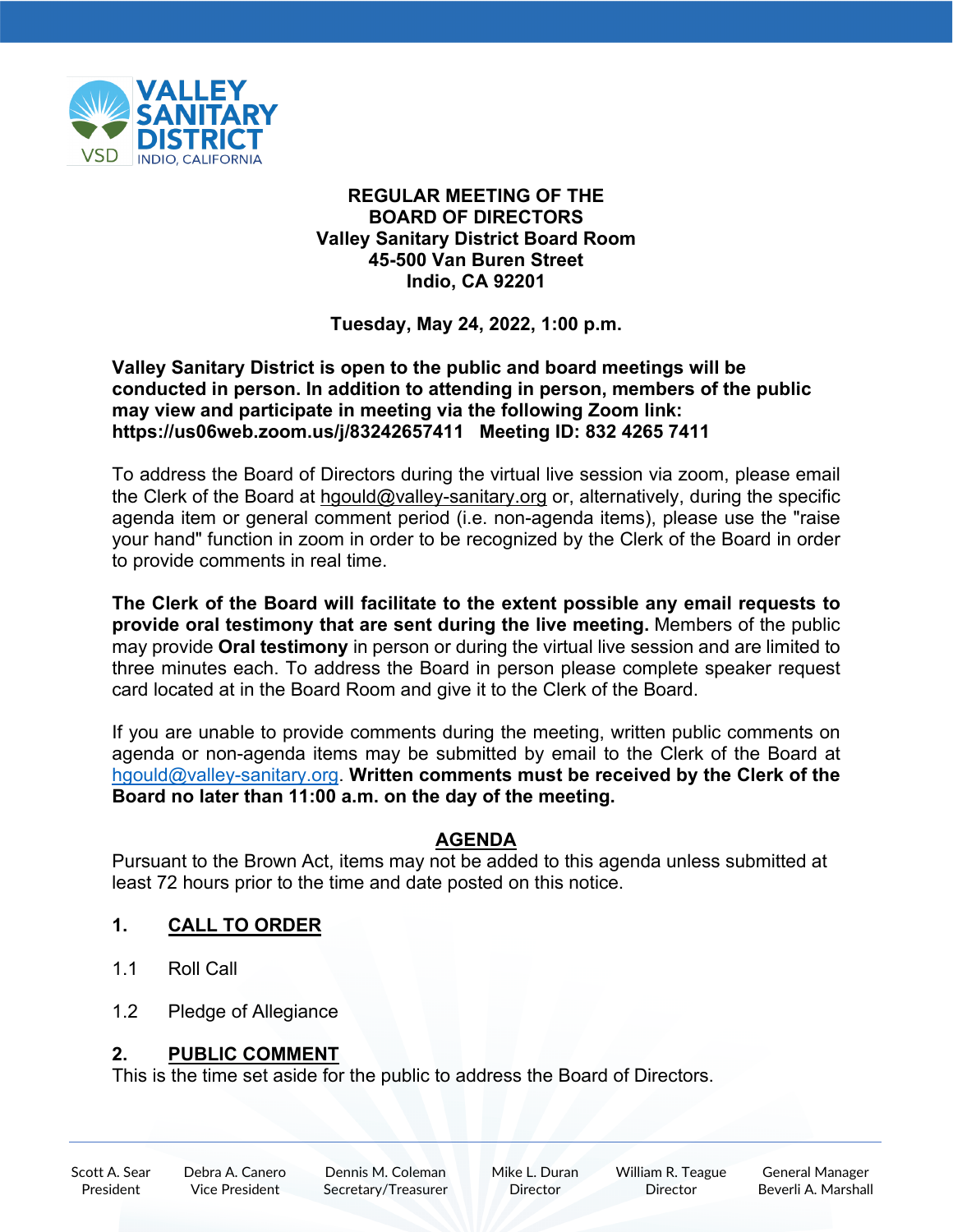# **3. CONSENT CALENDAR**

Consent calendar items are expected to be routine and noncontroversial, to be acted upon by the Board of Directors at one time, without discussion. If any Board member requests that an item be removed from the consent calendar, it will be removed so that it may be acted upon separately.

- 3.1 Approve Minutes for May 10, 2022, Regular Meeting
- 3.2 Approve Warrants for May 4, 2022, through May 17, 2022
- 3.3 Monthly Financial Report for April 30, 2022
- 3.4 Approve Credit Card Report for April 30, 2022

## **4. PUBLIC HEARING**

- 4.1 Public Hearing to Authorize Approving a Contract Amendment with Schneider Electric Buildings Americas, Inc. for the Design and Construction of Energy Related Projects to District Facilities and Adopting Necessary Findings in Accordance with California Government Code 4217.10 through 4217.18
	- $\checkmark$  General Notice and Call
	- $\checkmark$  President Announces Public Hearing Procedures
	- $\checkmark$  General Manager's Report
	- $\checkmark$  President Declares Public Hearing Open
	- $\checkmark$  Public Comments
	- $\checkmark$  President Declares Public Hearing Closed
	- $\checkmark$  Board Discussion

Adopt Resolution No. 2022-1161 Approving a Contract Amendment with Schneider Electric Buildings Americas, Inc. for the Design and Construction of Energy Related Projects to District Facilities and Authorizing the General Manager to Execute the Contract Amendment with a Guaranteed Maximum Price of \$69,869,942 and Rescinding Resolution 2022-1158.

## **5. NON-HEARING ITEMS**

- 5.1 Adopt Resolution 2022-1162 Authorizing a Financial Assistance Application to the State Water Resources Control Board For a Recycled Water Master Plan And Designating the General Manager to Sign and Submit the Application
- 5.2 Discussion of the Draft Fiscal Year 2022/23 Budget
- 5.3 Adopt Resolution 2022-1163 Amending Employee Wages & Benefits Effective July 1, 2022, and Rescind Resolution 2021-1154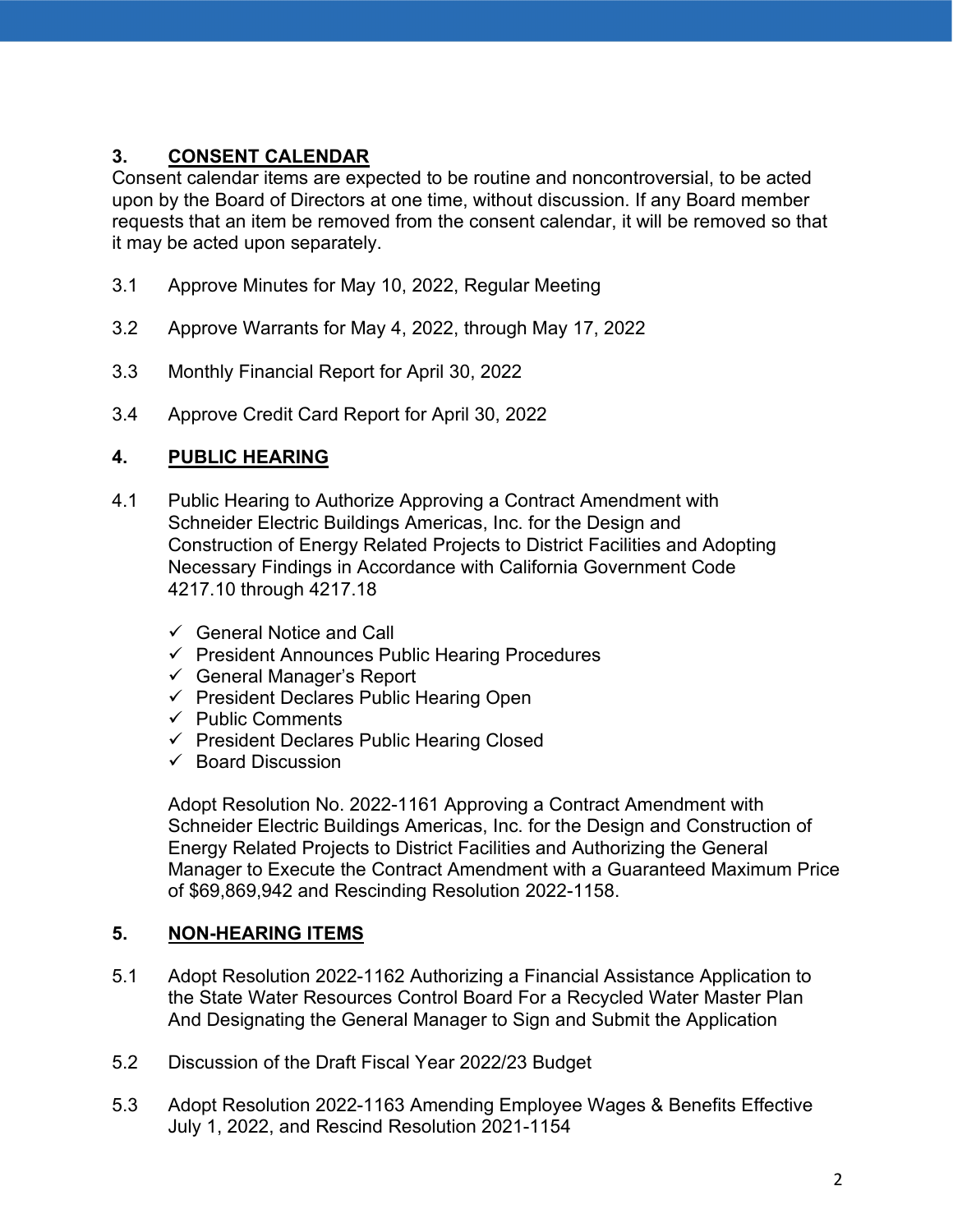5.4 Review and Approve Selection of a Health and Wellness Provider

## **6. GENERAL MANAGER'S ITEMS**

6.1 Report on Attendance at California Special District Association Legislative Days in Sacramento, CA

## **7. COMMITTEE REPORTS**

## **8. DIRECTOR'S ITEMS**

## **9. INFORMATIONAL ITEMS**

9.1 June 5, 2022, is World Environment Day and the theme is *Only One Earth*. Find out more at: [https://www.unep.org/events/un-day/world-environment-day-2022.](https://www.unep.org/events/un-day/world-environment-day-2022)

## **10. PUBLIC COMMENT**

This is the time set aside for public comment on any item to be discussed in Closed Session. Please notify the Clerk of the Board in advance of the meeting if you wish to speak on an item.

#### **11. CONVENE IN CLOSED SESSION**

Items discussed in Closed Session comply with the Ralph M. Brown Act.

- 11.1 CONFERENCE WITH LEGAL COUNSEL ANTICIPATED LITIGATION Pursuant to paragraph (2) or (3) of Subdivision (d) of Government Code Section 54956.9 (one potential case – circumstances need not be disclosed pursuant to paragraph (1) of subdivision (e) of Government Code Section 54956.9)
- 11.2 PUBLIC EMPLOYEE PERFORMANCE EVALUATION Pursuant to Government Code Section 54957(b)(1) Title: General Manager
- 11.3 LABOR NEGOTIATIONS Pursuant to Government Code Section 54957.6 Title: General Manager

## **12. CONVENE IN OPEN SESSION**

Report out on Closed Session items

### **13. ADJOURNMENT**